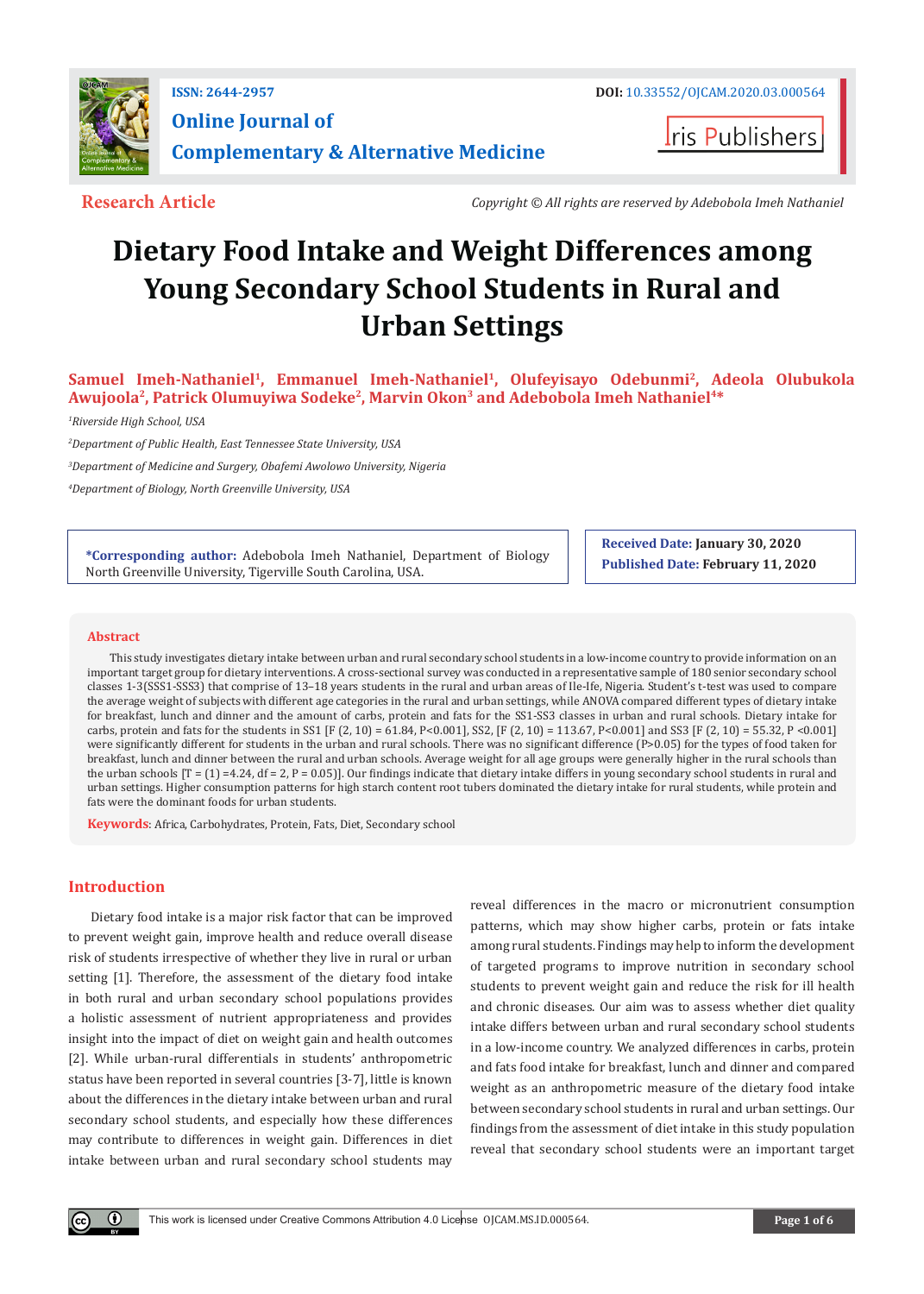population for future dietary interventions aiming to improve diet quality.

## **Method**

# **Area of study**

The study was conducted in Ile-Ife located within latitudes 7028 N and 7046 N, and longitudes 4036 E and 4056 E. Ile-Ife is an ancient Yoruba town in southwestern Nigeria. Evidence of Ile-Ife's urbanization is dated back to 500 AD [8], and it is presently one of the prominent towns in Osun state, extending over parts of Ife Central, Ife East and Ife North Local Government areas with a population of 3501,100 inhabitants((NPC) 2014). The sociocultural group is the Yoruba ethnic group, one of the largest ethnic groups in Africa [9]. Ile-Ife is an agricultural area with a rural setting and inhabitants who are involved in farming of food crops like, yam, cassava, maize, orange, kola, cocoa, vegetables etc.

#### **Data collection**

**Experimental design:** The study consists of students selected from 2 randomly selected secondary schools in urban and rural areas of Ile-Ife. This was a descriptive cross-sectional study on rural and urban secondary school adolescents in South-Western Nigeria. A randomized sampling technique was used to select participants from public secondary schools stratified by rural or urban location. Data were collected from students in Senior secondary school classes 1-3(SSS1-SSS3). Two classes of about 30 students in each were randomly selected (lottery method) from the senior class. In total, 180 secondary school students in the rural and urban areas of Ile-Ife provided complete and useable data for the study.

**Sociodemographic characteristics:** Questionnaires were administered individually to the students to complete. The respondents were not allowed to fill in the instruments until they clearly understood the procedure. Enough time was allowed for all the respondents to finish. Questionnaires were collected from the students after completion on the spot. Section A of the questionnaire collected data on sociodemographic characteristics, including information on age, gender, household activities, parental occupation and education level. Section B focused on type of food

for breakfast, lunch and dinner. Students also completed sections based on the names of local food, which was later categorized to carbohydrate, protein and fats in the data analysis.

**Data on anthropometric measurements:** We obtained the weight of all the participants before administering the questionnaire. All anthropometric measurements were performed by trained researchers using an electronic scale calibrated prior to weighing [10-13]. The weight was recorded to the nearest 0.1 kg (Tanita WB110AZ). The body mass index (BMI) of each student was calculated as body weight divided by the square of height ( $\text{kg}/\text{m}^2$ ).

## **Dietary intake**

Dietary intake was measured using a self-administered, semi-quantitative food frequency questionnaire (FFQ) for Epidemiological Studies [14]. The FFQ covers at least three types of core food groups including carbohydrate, protein and fats [14]. Participants were asked to answer questions regarding their usual dietary intake for breakfast, lunch and dinner and to indicate how frequently they consumed these foods per day. The FFQ also contained pictures of meals for participants to identify their usual portion size and the food category as carbs, protein or fats which was also included in the final dietary analysis. Dietary intake data were collected and analyzed using standard approach [15].

#### **Data analysis**

All analyses were conducted in SPSS 24.0 for Windows. Raw data were used to calculate the descriptive statistics (mean, standard deviation). Age groups and average weight of subjects were expressed in percentages to compare urban and rural students. Student's t-test was used to compare the average weight of subjects in different age categories in the rural and urban settings, while ANOVA compared the types of dietary intake for breakfast, lunch and dinner and the amount of carbs, protein and fats for SS1-SS3 classes in urban and rural schools .

#### **Ethics statement**

This study was approved by the institutional review board for Health institutional committee for ethics (approval number: 00052571).



**Figure 1:** Responses of subjects on different types of food taken for breakfast, lunch and dinner between the rural and urban schools for the SS<sub>1</sub> class

**Citation:** Imeh-Nathaniel S, Imeh-Nathaniel E, Odebunmi O, Awujoola A O, Sodeke P O, *et. al*. Dietary Food Intake and Weight Differences amo[ng Young Secondary School Studen](http://dx.doi.org/10.33552/OJCAM.2020.03.000564)ts in Rural and Urban Settings. On J Complement & Alt Med. 3(3): 2020. OJCAM.MS.ID.000564. DOI: 10.33552/OJCAM.2020.03.000564.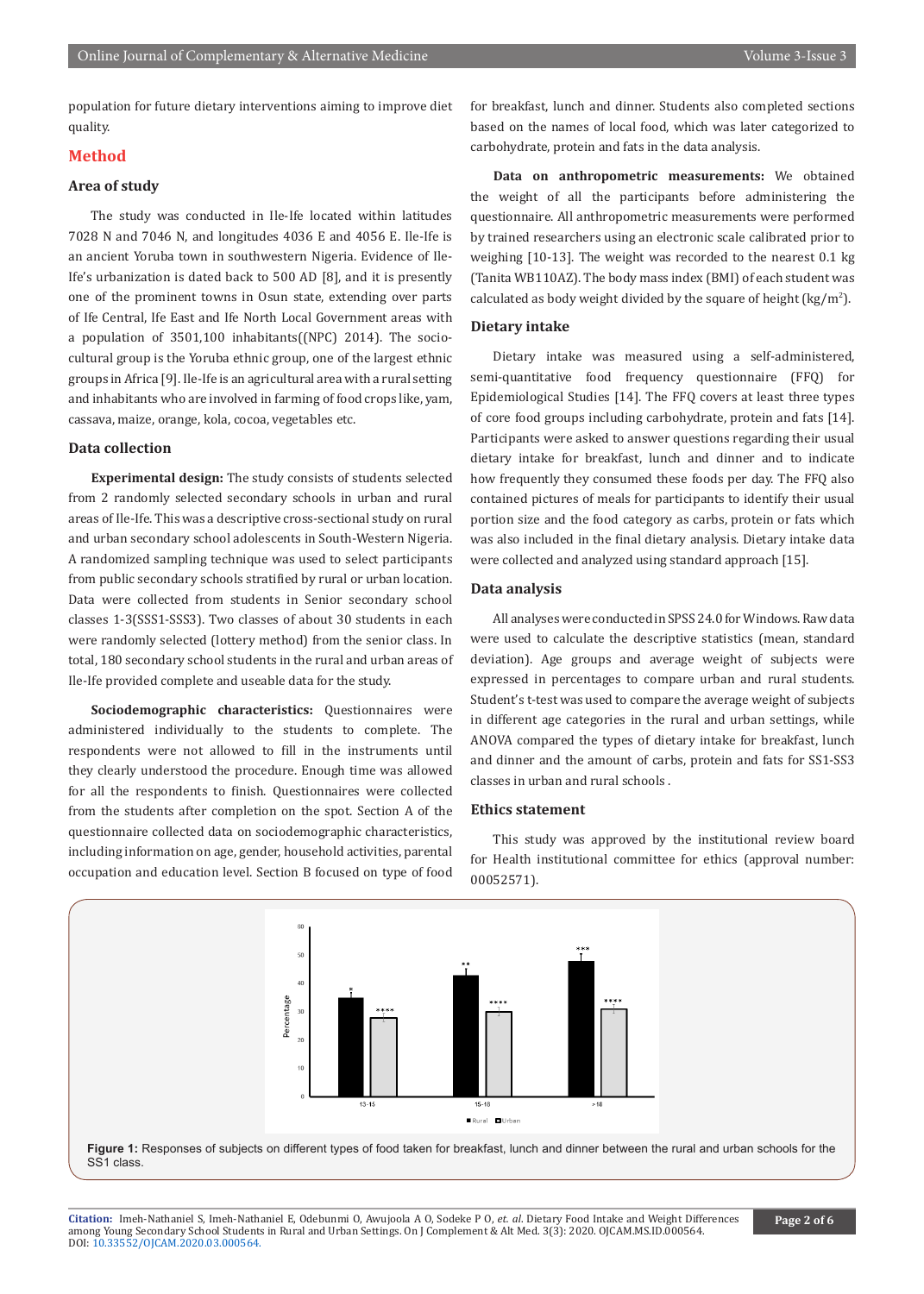## **Results**

Presents students' demographic results for both rural and urban schools. The 13-15 age groups were not significantly different between rural and urban schools (P=0.18), the 15-18 (P=0.04). However, the >18 age groups (P=0.01) were significantly different between rural and urban schools. The male (P=0.006) and female (P=0.01) students' population were significantly different between

urban and rural schools, but the different class groups (SSS1-SSS3 were not significantly different (P>0.05) between rural and urban schools. ANOVA found a non-significant difference for the types of food taken for breakfast, lunch and dinner between rural and urban schools  $[F (5,17) = 0.03, P = 0.99]$ , but a significant difference in the intake of carbs, protein and fats for urban and rural schools [F  $(2,10) = 61.84$ , P<0.001] for the SS1 class (Figure 1) (Table 1).

**Table 1:** Table showing the demographic characteristics of respondents in the urban school.

|       |                   | <b>Urban</b> |            | Rural            |         |                 |
|-------|-------------------|--------------|------------|------------------|---------|-----------------|
|       | <b>Parameters</b> | Frequency    | Age $(\%)$ | <b>Frequency</b> | Age (%) | <b>P-values</b> |
| Age   | $13 - 15$         | 34           | 33.3       | 32               | 35.6    | $P = 0.18$      |
|       | $15-18$           | 30           | 28.9       | 30               | 33.3    | $P = 0.04$      |
|       | $>18$             | 26           | 55.6       | 28               | 31.1    | $P = 0.01$      |
| Sex   | Male              | 50           | 50         | 42               | 46.7    | $P=0.006$       |
|       | Female            | 45           | 33.3       | 48               | 53.3    | $P = 001$       |
| Class | SS <sub>1</sub>   | 30           | 33.3       | 30               | 33.3    | $P = 0.45$      |
|       | SS <sub>2</sub>   | 30           | 33.3       | 30               | 33.3    | $P = 0.57$      |
|       | SS <sub>3</sub>   | 30           | 33.3       | 30               | 33.3    | $P = 0.36$      |

Post-hoc analysis revealed the highest intake of carbs for dinner(P<0.001) was found in students from the rural school, while the highest protein intake was during breakfast for students in the urban school (P<0.001). The highest intake for fats was during lunch and dinner for students the urban school. (P<0.05). For the SS2 (Figure 2), the types of diet for breakfast, lunch and dinner were not significantly different in the urban and rural schools [F

 $(5,17) = 0.05$ , P = 0.85]. There was a significant difference [F (2,10) = 113.67, P<0.001] in the amount of carbs, protein and fats for urban and rural schools. Post-hoc analysis revealed the highest intake of carbs was at breakfast (P<0.001) in the rural school. The highest protein intake was at lunch in the urban school (P<0.001), while the amount of fats was not significantly different (P>0.05) for urban and rural schools.



The types of diet for breakfast, lunch and dinner were not significantly different  $[F (5,17) = 0.05, P=0.21]$ , but the amount of carbs, protein and fats significantly differed  $[F (2,10) = 55.32]$ , P <0.001] for urban and rural schools of the SS3 class (Figure 3). Post-hoc analysis revealed the highest intake of carbs was at lunch and dinner (P<0.001) in the rural school. The highest protein

intake was during lunch in the urban school (P<0.001), while the amount of fats was highest at lunch and dinner (P<0.05) for the urban school. Fig 4 presents the average weight of subjects with different age categories. Students-t-test  $\lceil t = (1) = 4.24$ , df = 2, P = 0.05) (Figure 4).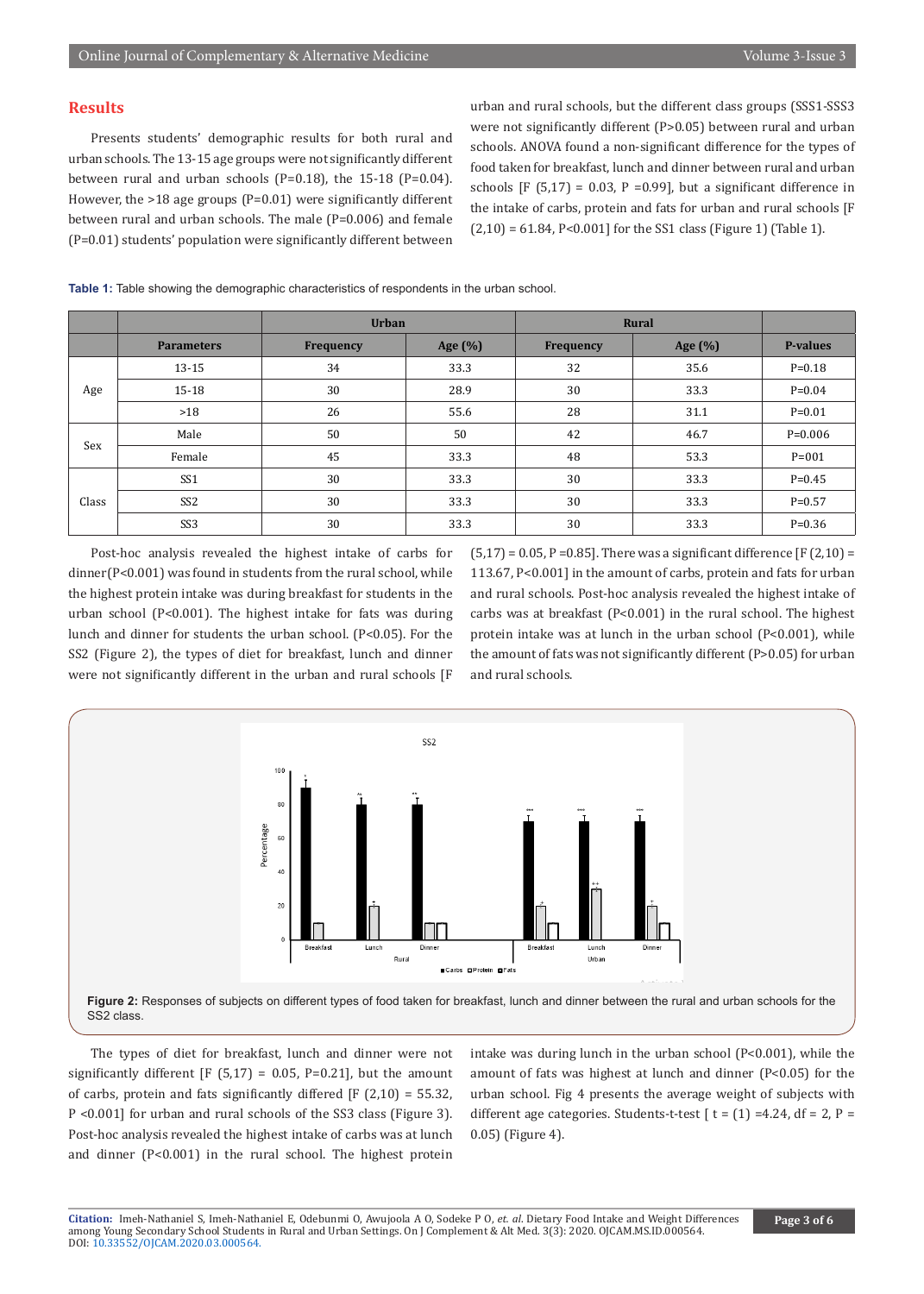

**Figure 3:** Responses of subjects on different types of food taken for breakfast, lunch and dinner between the rural and urban schools for the SS3 class.



**Figure 4:** Age groups and the average weight of subjects used in the study. (Subjects were drawn from urban and rural areas of south western Nigeria.

## **Discussion**

The major findings in this study were that, the 15-18, and >18 age groups were significantly different between the rural and urban schools. Also, the male and female student populations were significantly different between urban and rural schools, but the different class groups were not significantly different between the rural and urban schools. Furthermore, there was a significant difference in the intake of carbs, protein and fats for urban and rural schools for the SSS1-SSS3 classes during breakfast, lunch and dinner. Finally, the average weight for all age groups was generally higher in the rural schools than the urban schools. Different types of dietary intake have a strong effect on students' weight [16- 20] and can be analyzed to assess changes in the urban-rural differentials in diet and weight in different populations. In this study, we observed a general high intake of carbs for breakfast, lunch and dinner for students in the rural school compared to students in the urban school. The highest intake for protein and fats-rich food was observed at lunch and dinner for students in the urban schools. This finding identifies heavy starchy root tuber carbs as the major dietary intake for rural school students while protein and low amount of fats constitute the major dietary intake for urban students. This reveals that differences exist in diet quality among students in urban and rural settings. Although the type of diet (carbs, protein and fats) did not differ in urban and rural students, a higher macronutrient consumption pattern was related to a higher starchy root tuber carbohydrate dominated by cassava, plantain and yam flour in rural students. Our finding is supported by other recent studies [21-26], suggesting that different strategies are needed in rural and urban areas to identify and improve healthy dietary intake for populations at risk of diet-related diseases.

It is well known that fat is far more efficient at expanding fat store than protein or carbohydrate [27]. The estimated metabolic cost of storing carbohydrate as body fat requires 23% of its energy content as opposed to 3% for dietary fat [27]. It then implies that if the body's metabolism remains constant, it is very likely that specific sources of energy in the diet may differentially affect weight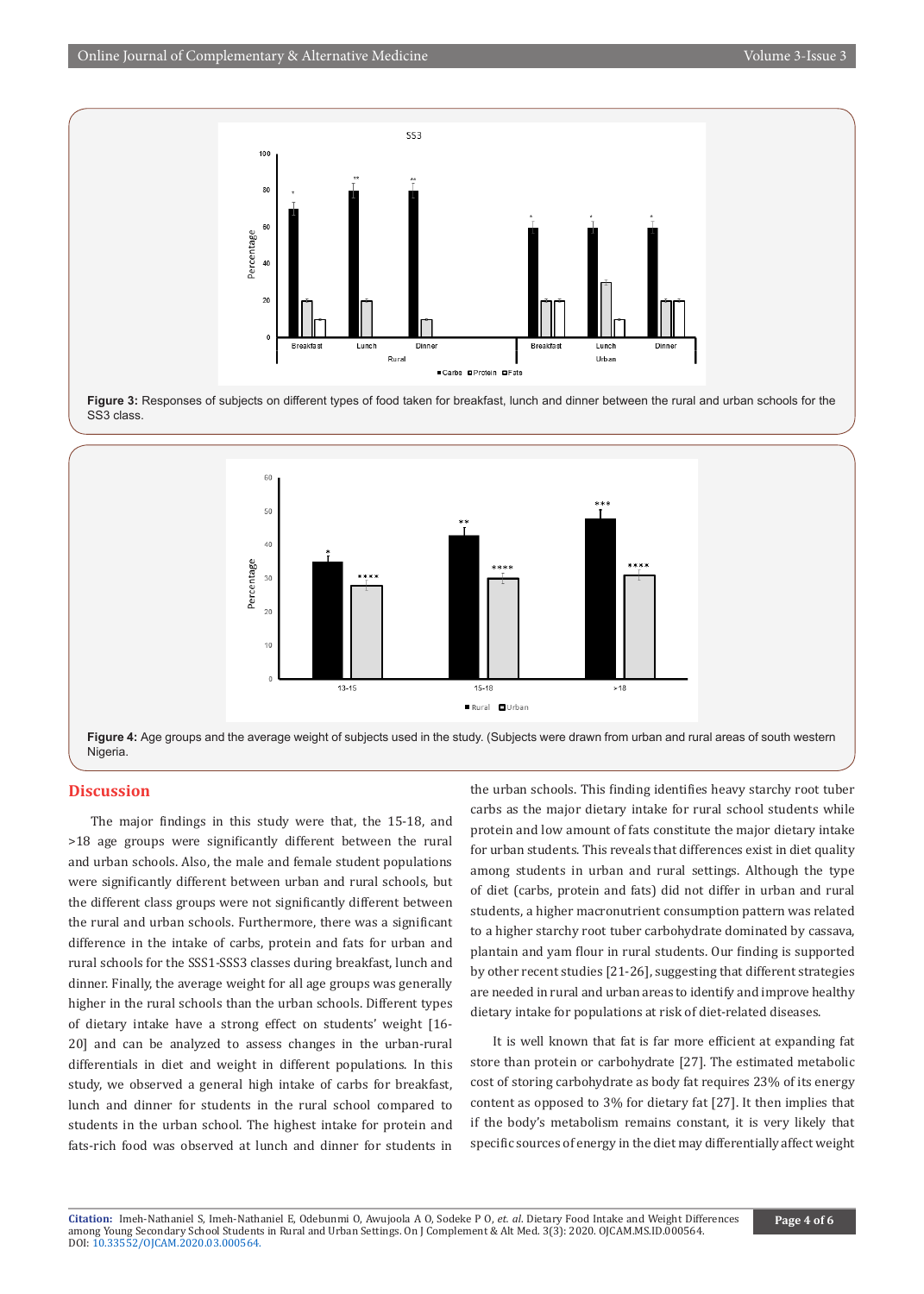gain [28]. Hence, suggesting that dietary fat may be associated with obesity independent of the energy intake [29]. Other recent studies have identified that different levels of carbohydrate in the diet could prevent metabolic changes from occurring [30-33], such that weight loss may be prevented. Highly processed carbohydrates like refined breads, crackers, cookies, and sugars cause energy from the food to be stored more easily as fat, and may increase hunger and food cravings, lower energy expenditure, and promote weight gain [30]. While the simple act of eating carbohydrates does not cause weight gain, eating too much carbohydrate or fat or protein can lead to weight gain [34]. The consumption of excessive amount of carbohydrates is converted to fat and stored in adipose tissue through lipogenesis, resulting in weight gain [35,36]. In our study, it can be inferred that the high intake of heavy starchy root tuber carbs among rural school students resulted in excess circulating glucose. This is converted to triglycerides and stored in adipose tissue resulting in more weight gain in rural students compared to those in urban schools who had a balanced amount of carbs, protein and fats.

Diet is one risk factor that can be modified to prevent weight gain, improve health and reduce overall disease risk [1]. Assessing dietary intake in this study involving student populations provides a holistic assessment of nutrient adequacy, which provides insight on the impact of diet quality on weight gain [2]. Existing studies have measured diet quality in younger, reproductive aged women and studies in higher-risk settings including rural populations, compared to urban settings. Some findings reveal better diet quality in urban population compared to their rural counterparts [37,38], while others report insignificant differences [39,40]. In a population of rural and urban secondary school students with different socioeconomic environment, our findings indicate starchy carbs as the major dietary intake for rural school students while protein and low amount of fats constitute the major dietary intake for urban students revealing differences in diet quality among students in urban and rural settings. Moreover, the average weight for all age groups was generally higher in the rural school than the urban school. Findings suggest improvement of students' nutrition in the rural setting which would close the urban-rural gap in nutritional status of secondary school students [41,42].

## **Conclusion**

Our results show that the diet intake did not differ in urban and rural students; however, a higher macronutrient consumption pattern was potentially related to a higher starchy root tuber carbohydrate dominated by cassava, plantain and yam flour in rural students. Differences between developed and developing countries may, in part, account for the differences reported. These findings reveal that dietary intake differs in young secondary school students in the rural and urban settings. This assessment of dietary intake in rural and urban student populations may better inform the development of targeted weight gain prevention programs for secondary school students in rural areas of low-developing countries.

## **Acknowledgement**

None.

## **Conflict of Interest**

No conflict of interest.

#### **References**

- 1. [Pedroza Tobias AL, Hernandez Barrera N, Lopez Olmedo A, Garcia](https://www.ncbi.nlm.nih.gov/pubmed/27511936)  [Guerra S, Rodriguez Ramirez I, et al. \(2016\) Usual Vitamin Intakes by](https://www.ncbi.nlm.nih.gov/pubmed/27511936)  [Mexican Populations. J Nutr 146\(9\): 1866-1873.](https://www.ncbi.nlm.nih.gov/pubmed/27511936)
- 2. [Bojar I, Owoc A, Humeniuk E, Fronczak A, Walecka I \(2014\) Quality of](https://www.ncbi.nlm.nih.gov/pubmed/24904673)  [pregnant women's diet in Poland-macro-elements. Arch Med Sci 10\(2\):](https://www.ncbi.nlm.nih.gov/pubmed/24904673)  [361-365.](https://www.ncbi.nlm.nih.gov/pubmed/24904673)
- 3. [Ervin PA, Bubak V \(2019\) Closing the rural-urban gap in child](https://www.ncbi.nlm.nih.gov/pubmed/30529821)  [malnutrition: Evidence from Paraguay, 1997-2012. Econ Hum Biol 32:](https://www.ncbi.nlm.nih.gov/pubmed/30529821)  [1-10.](https://www.ncbi.nlm.nih.gov/pubmed/30529821)
- 4. [Liu H, Fang H, Zhao Z \(2013\) Urban-rural disparities of child health and](https://www.ncbi.nlm.nih.gov/pubmed/22608863)  [nutritional status in China from 1989-2006. Econ Hum Biol 11\(3\): 294-](https://www.ncbi.nlm.nih.gov/pubmed/22608863) [309.](https://www.ncbi.nlm.nih.gov/pubmed/22608863)
- 5. [Liu H, Rizzo JA, Fang H \(2015\) Urban-rural disparities in child nutrition](https://www.ncbi.nlm.nih.gov/pubmed/26596931)[related health outcomes in China: The role of hukou policy BMC Public](https://www.ncbi.nlm.nih.gov/pubmed/26596931)  [Health 15: 1159.](https://www.ncbi.nlm.nih.gov/pubmed/26596931)
- 6. [Sharaf MF, Mansour EI, Rashad AS \(2019\) Child nutritional status in](https://www.ncbi.nlm.nih.gov/pubmed/29316992)  [egypt: a comprehensive analysis of socioeconomic determinants using](https://www.ncbi.nlm.nih.gov/pubmed/29316992)  [a quantile regression approach. J Biosoc Sci 51\(1\): 1-17.](https://www.ncbi.nlm.nih.gov/pubmed/29316992)
- 7. [Zhang N, Becares L, Chandola T \(2016\) Patterns and Determinants of](https://www.ncbi.nlm.nih.gov/pubmed/27391448)  [Double-Burden of Malnutrition among Rural Children: Evidence from](https://www.ncbi.nlm.nih.gov/pubmed/27391448)  [China. PLoS One 11\(7\): e0158119.](https://www.ncbi.nlm.nih.gov/pubmed/27391448)
- 8. Mabogunje A (1968) Urbanization in Nigeria. University of London Press, London.
- 9. [Adedini SA, Odimegwu C, Imasiku ENS, Ononokpono DN \(2015\) Ethnic](https://www.ncbi.nlm.nih.gov/pubmed/24593689)  [differentials in under-five mortality in Nigeria. Ethn Health 20\(2\): 145-](https://www.ncbi.nlm.nih.gov/pubmed/24593689) [162.](https://www.ncbi.nlm.nih.gov/pubmed/24593689)
- 10. Cuttler R, Evans R, McClusky E, Purser L, Klassen KM, et al. (2019) An investigation of the cost of food in the Geelong region of rural Victoria: Essential data to support planning to improve access to nutritious food. Health Promotion Journal of Australia 30(1): 124-127.
- 11. [Palermo C, McCartan J, Kleve S, Sinha K, Shiell A \(2016\) A longitudinal](https://www.ncbi.nlm.nih.gov/pubmed/27027641)  [study of the cost of food in Victoria influenced by geography and](https://www.ncbi.nlm.nih.gov/pubmed/27027641)  [nutritional quality. Aust N Z J Public Health 40\(3\): 270-273.](https://www.ncbi.nlm.nih.gov/pubmed/27027641)
- 12. Rossimel A, Han SS, Larsen K, Palermo C (2016) Access and affordability of nutritious food in metropolitan Melbourne. Nutrition & Dietetics 73(1): 13-18.
- 13. [Williams P \(2010\) Monitoring the Affordability of Healthy Eating: A Case](https://www.ncbi.nlm.nih.gov/pubmed/22254001)  [Study of 10 Years of the Illawarra Healthy Food Basket. Nutrients 2\(11\):](https://www.ncbi.nlm.nih.gov/pubmed/22254001)  [1132-1140.](https://www.ncbi.nlm.nih.gov/pubmed/22254001)
- 14. [Ashton MM, Dean OM, Marx WG, Mohebbi M, Berk M, et al. \(2020\) Diet](https://www.ncbi.nlm.nih.gov/pubmed/31661974)  [quality, dietary inflammatory index and body mass index as predictors](https://www.ncbi.nlm.nih.gov/pubmed/31661974)  [of response to adjunctive N-acetylcysteine and mitochondrial agents](https://www.ncbi.nlm.nih.gov/pubmed/31661974)  [in adults with bipolar disorder: A sub-study of a randomised placebo](https://www.ncbi.nlm.nih.gov/pubmed/31661974)[controlled trial. Aust N Z J Psychiatry 54\(2\): 159-172.](https://www.ncbi.nlm.nih.gov/pubmed/31661974)
- 15. [Cantoni M, Paffenbarger RS, Krueger DE \(1961\) Methods of dietary](https://www.ncbi.nlm.nih.gov/pubmed/13690520)  [assessment in current epidemiologic studies of cardiovascular diseases.](https://www.ncbi.nlm.nih.gov/pubmed/13690520)  [Am J Public Health Nations Health 51: 70-75.](https://www.ncbi.nlm.nih.gov/pubmed/13690520)
- 16. [Blaine RE, Kachurak A, Davison KK, Klabunde R, Fisher JO \(2017\) Food](https://www.ncbi.nlm.nih.gov/pubmed/29096640)  [parenting and child snacking: a systematic review. Int J Behav Nutr Phys](https://www.ncbi.nlm.nih.gov/pubmed/29096640)